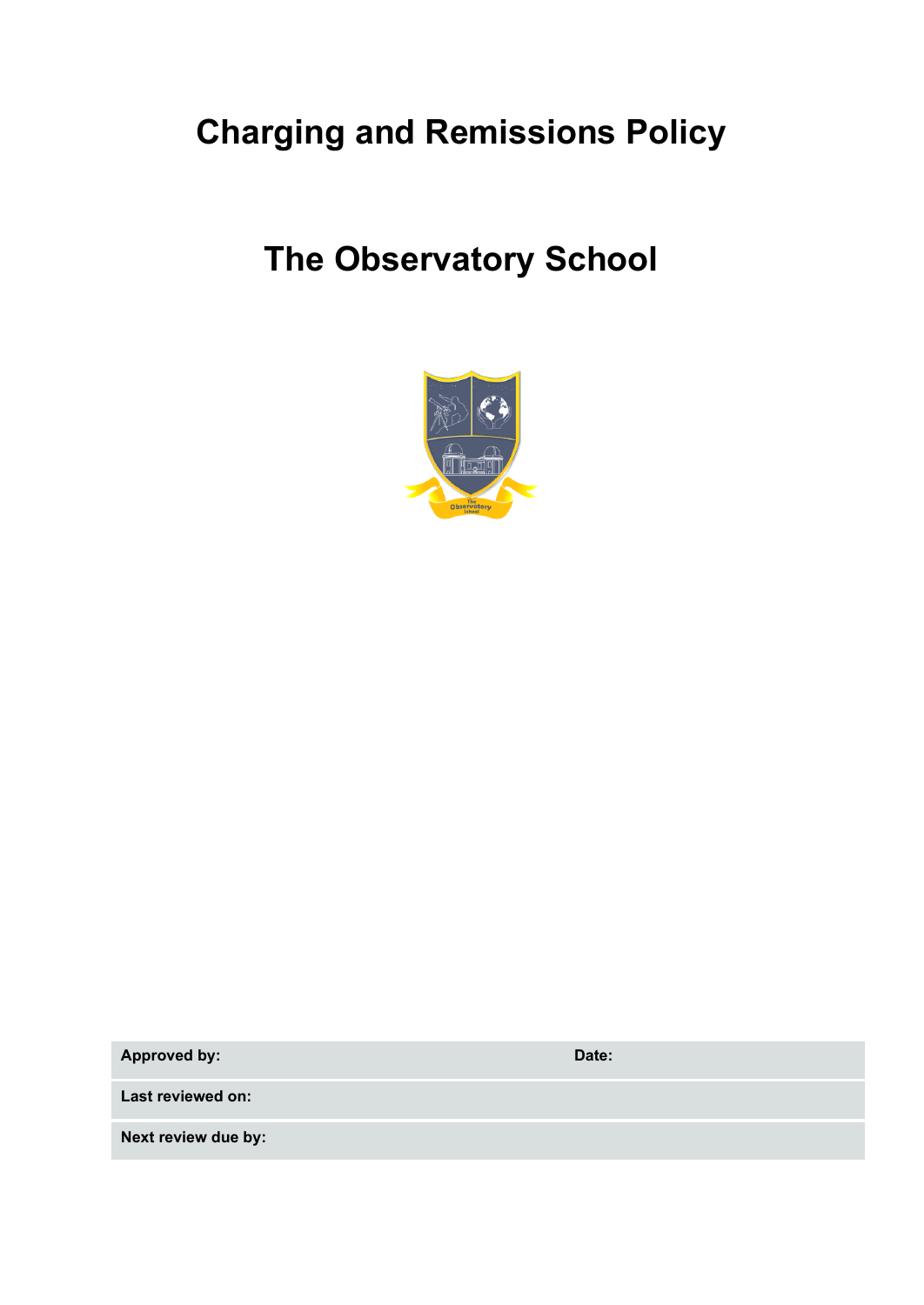### **Contents**

| 1. Aims                         | 3                |
|---------------------------------|------------------|
| 2. Legislation and guidance     | 3                |
| 3. Definitions                  | 3                |
| 4. Roles and responsibilities   | 3                |
| 5. Where charges cannot be made | $\boldsymbol{4}$ |
| 6. Where charges can be made    | 5                |
| 7. Voluntary contributions      | 6                |
| 8. Activities we charge for     | 6                |
| 9. Remissions                   | 6                |
| 10. Monitoring arrangements     | 7                |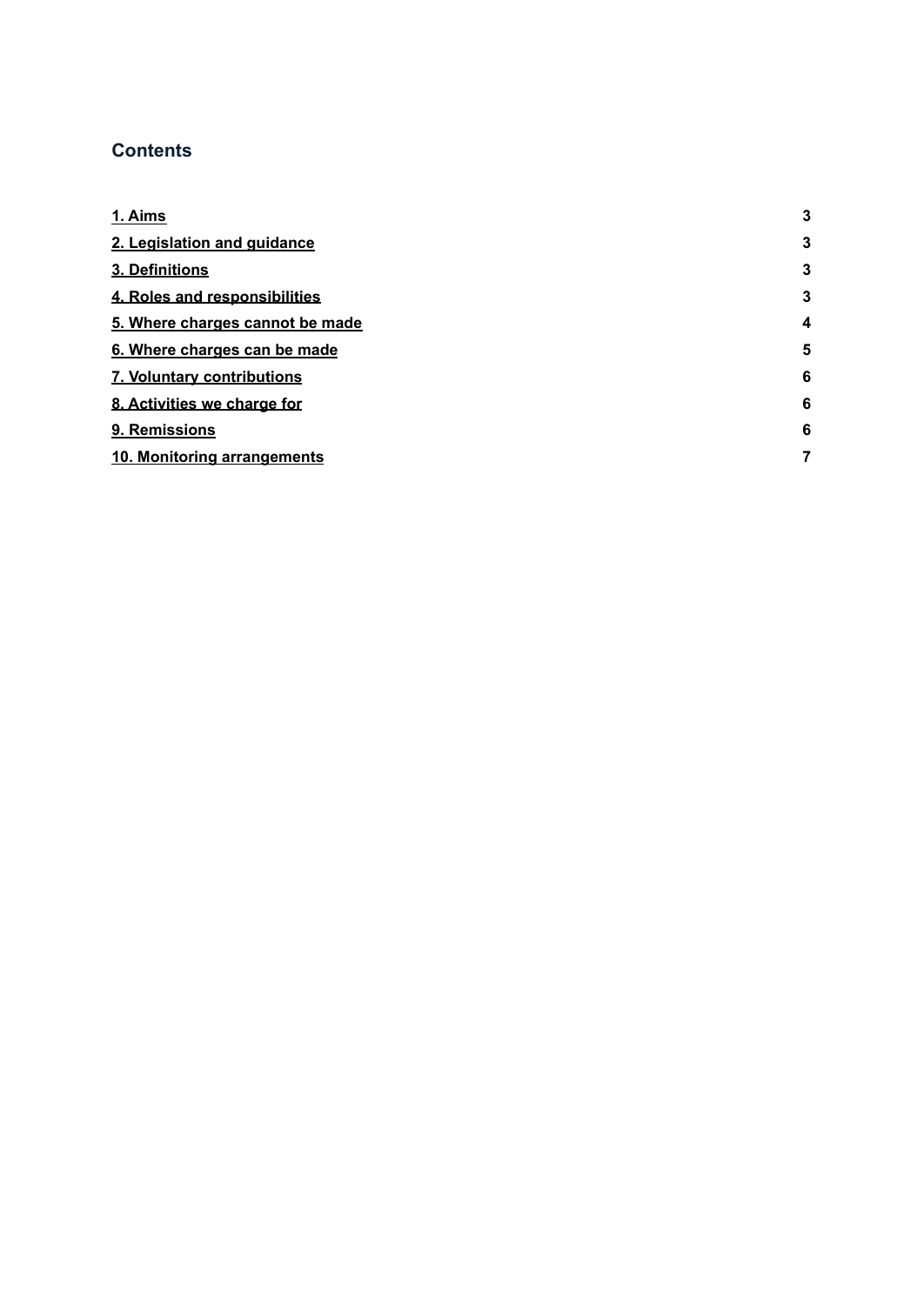### <span id="page-2-0"></span>**1. Aims**

Our school aims to: Have robust, clear processes in place for charging and remissions Clearly set out the types of activity that can be charged for and when charges will be made

### <span id="page-2-1"></span>**2. Legislation and guidance**

This policy is based on advice from the Department for Education (DfE) on [charging](https://www.gov.uk/government/publications/charging-for-school-activities) [for school activities](https://www.gov.uk/government/publications/charging-for-school-activities) and [the Education Act 1996](http://www.legislation.gov.uk/ukpga/1996/56/part/VI/chapter/III), sections 449-462 of which set out the law on charging for school activities in England.

## <span id="page-2-2"></span>**3. Definitions**

**Charge**: a fee payable for specifically defined activities **Remission**: the cancellation of a charge which would normally be payable

## <span id="page-2-3"></span>**4. Roles and responsibilities**

# **4.1 The School Governing Body**

The governing board has overall responsibility for approving the charging and remissions policy, but can delegate this to a committee, an individual governor or the Headteacher.

The governing board also has overall responsibility for monitoring the implementation of this policy.

Responsibility for approving the charging and remissions policy has been delegated to the Observatory School Governing Body.

Monitoring the implementation of this policy has been delegated to the School Business Manager.

### **4.2 Headteachers**

The Headteacher is responsible for ensuring staff are familiar with the charging and remissions policy, and that it is being applied consistently.

# **4.3 Staff**

Staff are responsible for:

Implementing the charging and remissions policy consistently

Notifying the Headteacher of any specific circumstances which they are unsure about or where they are not certain if the policy applies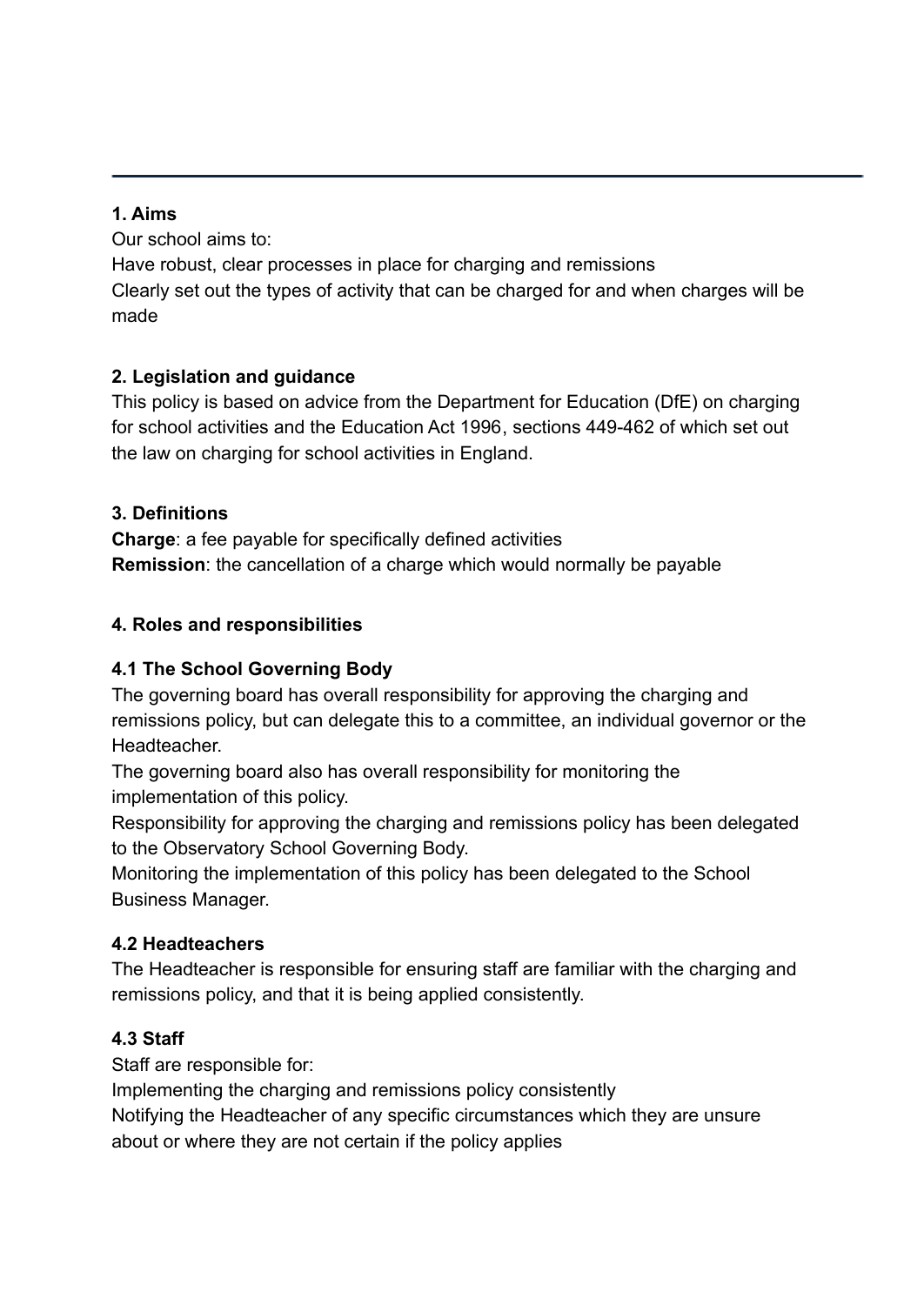The school will provide staff with appropriate training in relation to this policy and its implementation.

### **4.4 Parents / Carers**

Parents / Carers are expected to notify staff or the Headteacher of any concerns or queries regarding the charging and remissions policy.

## <span id="page-3-0"></span>**5. Where charges cannot be made**

Below we set out what we **cannot** charge for:

## **5.1 Education**

- Admission applications
- Education provided during school hours (including the supply of any materials, books, instruments or other equipment)
- Education provided outside school hours if it is part of:
- The national curriculum
- A syllabus for a prescribed public examination that the pupil is being prepared for at the school
- Religious education
- Instrumental or vocal tuition, for pupils learning individually or in groups, unless the tuition is provided at the request of the pupil's parent

# **Examination Entries & Review of Marking**

A charge will be made in respect of examination entries for pupils where the school has not prepared the pupil for the examination.

- A charge will be made in respect of examination entries for pupils where:
- The school has prepared the pupil for the examination and it considers that for educational reasons the pupil should not be entered but the pupil's parent/guardian (or pupil him/herself when over 18 years old) requests that the pupil be entered.
- Where a pupil fails without good reason to complete the requirements of any public examination when the school has paid or agreed to pay the entry fee.
- If the pupil's behaviour is deemed to be a risk of causing disruption to other pupils - for the cost of individual invigilation.
- A parent requests a 'review of marking' without recommendation from the school.
- The school believes following a review of marking, there is a possibility a remark could increase the grade of an examination and a parent agrees to fund this remark.
- All reviews of marking will be charged for in advance and must be paid before the school requests a formal remark from an examination board.
- The charge made will be the cost of the examination entry, plus any administrative costs.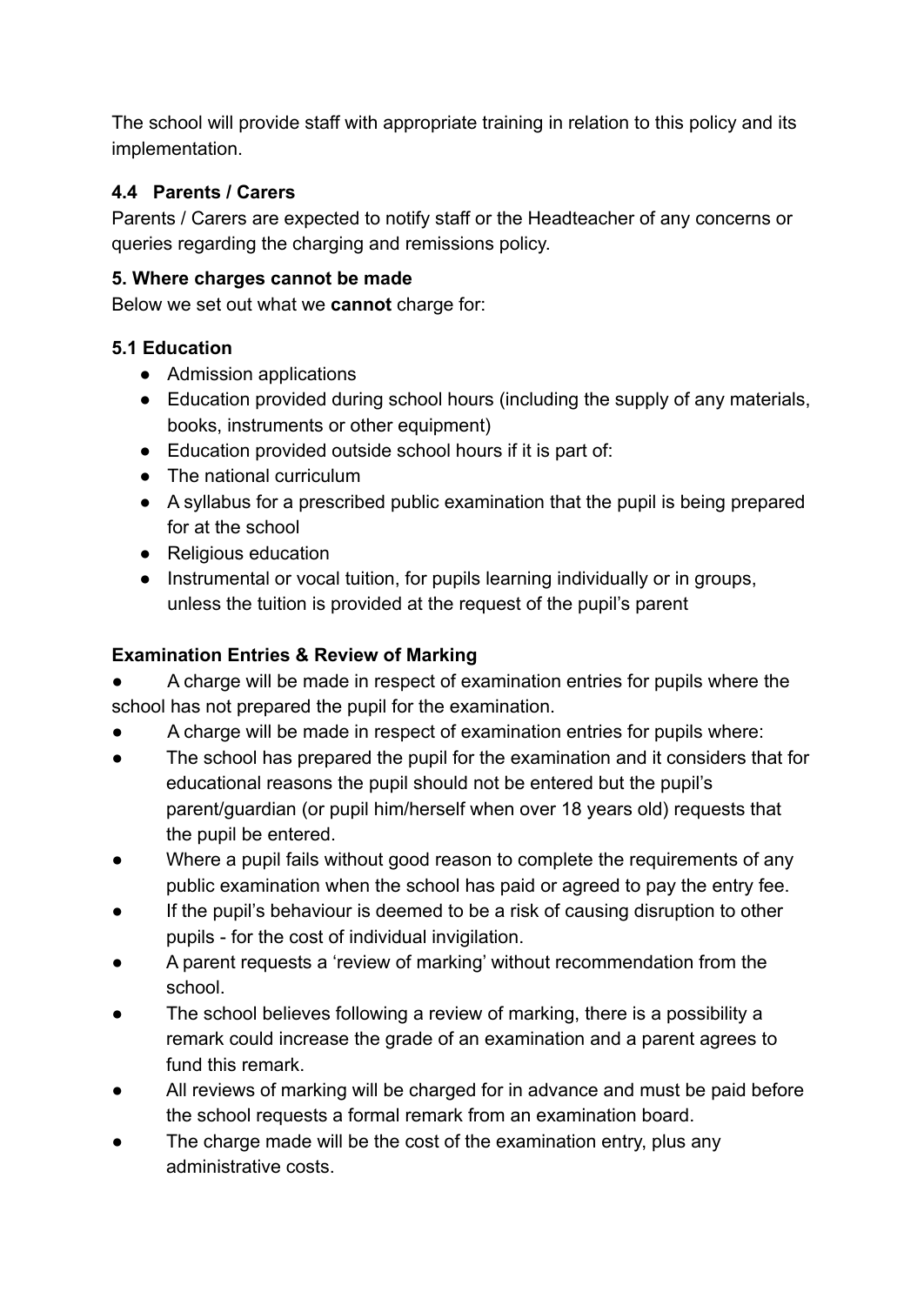- The Observatory School reserves the right to withhold exam certification until payments are made.
- A charge may be applied for pupils re-sitting an examination.

# **5.2 Transport**

Transporting registered pupils to or from the school premises, where the local authority has a statutory obligation to provide transport.

Transporting registered pupils to other premises where the governing board or local authority has arranged for pupils to be educated.

Transport that enables a pupil to meet an examination requirement when he or she has been prepared for that examination at the school.

Transport provided in connection with an educational visit.

# **5.3 Residential visits**

Education provided on any visit that takes place during school hours.

Education provided on any visit that takes place outside school hours if it is part of:

- The national curriculum
- A syllabus for a prescribed public examination that the pupil is being prepared for at the school
- Religious education
- Supply teachers to cover for those teachers who are absent from school accompanying pupils on a residential visit

# <span id="page-4-0"></span>**6. Where charges can be made**

Below we set out what we **can** charge for:

# **6.1 Education**

- Any materials, books, instruments or equipment, where the child's parent wishes him or her to own them
- Optional extras (see section 6.2)
- Music and vocal tuition, in limited circumstances (see section 6.3)
- Certain early years provision
- Community facilities
- Examination re-sit(s) if the pupil is being prepared for the re-sit(s) at the school **and** the pupil fails, without good reason, to meet any examination requirement for a syllabus

# **6.2 Optional extras**

We are able to charge for activities known as 'optional extras'. In these cases, schools can charge for providing materials, books, instruments or equipment. The following are optional extras:

● Education provided outside of school time that is not part of: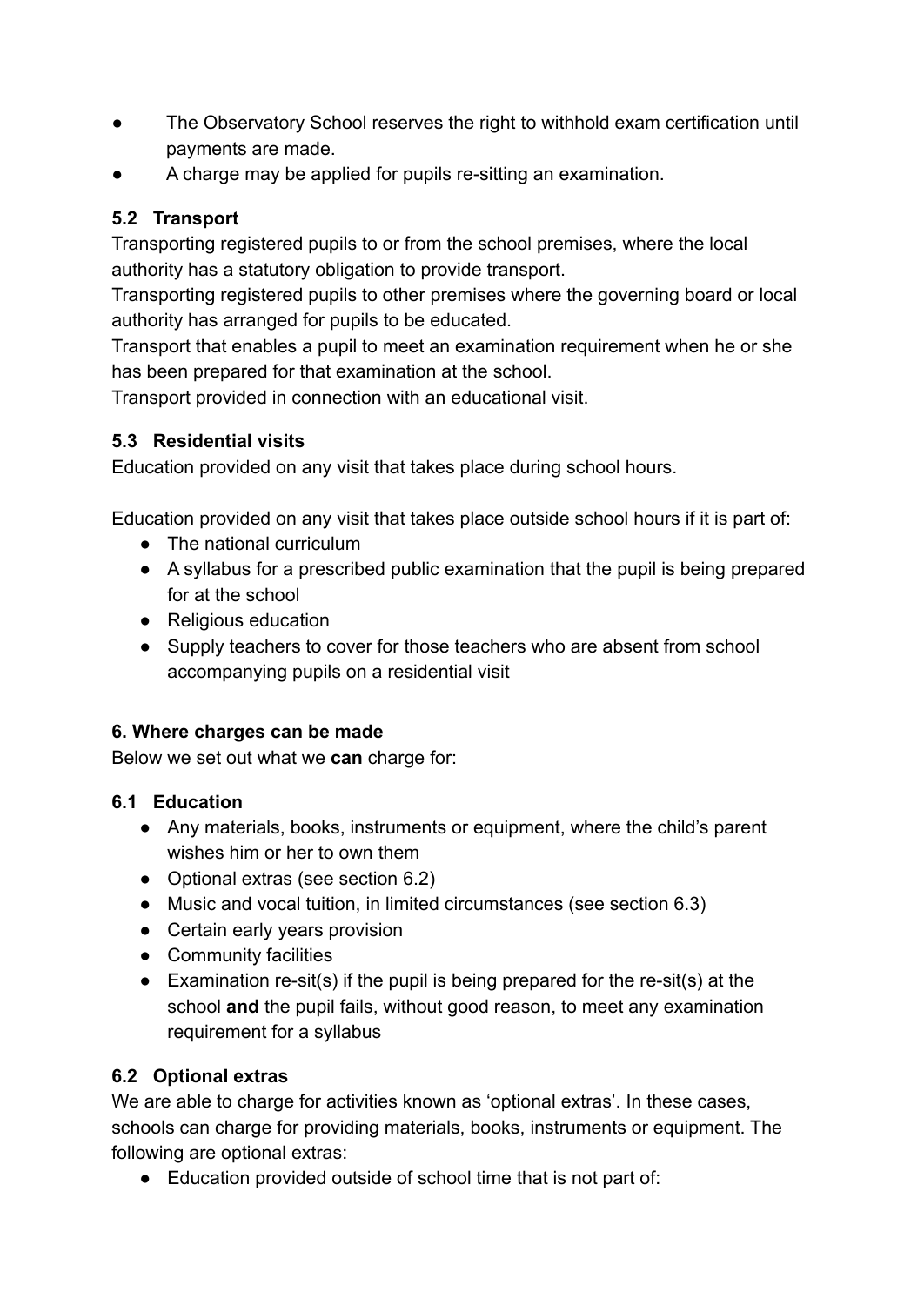- The national curriculum
- A syllabus for a prescribed public examination that the pupil is being prepared for at the school
- Religious education
- Examination entry fee(s) if the registered pupil has not been prepared for the examination(s) at the school
- Transport (other than transport that is required to take the pupil to school or to other premises where the local authority or governing board has arranged for the pupil to be provided with education)
- Board and lodging for a pupil on a residential visit
- Extended day services offered to pupils (such as breakfast clubs, after-school clubs, tea and supervised homework sessions)

When calculating the cost of optional extras, an amount may be included in relation to:

- Any materials, books, instruments or equipment provided in connection with the optional extra
- The cost of buildings and accommodation
- Non-teaching staff
- Teaching staff engaged under contracts for services purely to provide an optional extra (including supply teachers engaged specifically to provide the optional extra)
- The cost, or an appropriate proportion of the costs, for teaching staff employed to provide tuition in playing a musical instrument, or vocal tuition, where the tuition is an optional extra
- Any charge made in respect of individual pupils will not be greater than the actual cost of providing the optional extra activity, divided equally by the number of pupils participating.
- Any charge will not include an element of subsidy for any other pupils who wish to take part in the activity but whose parents are unwilling or unable to pay the full charge.
- In cases where a small proportion of the activity takes place during school hours, the charge cannot include the cost of alternative provision for those pupils who do not wish to participate.

Parental agreement is necessary for the provision of an optional extra which is to be charged for.

# **6.3 Music tuition**

School can charge for vocal or instrumental tuition provided either individually or to groups of pupils, provided that the tuition is provided at the request of the pupil's parent.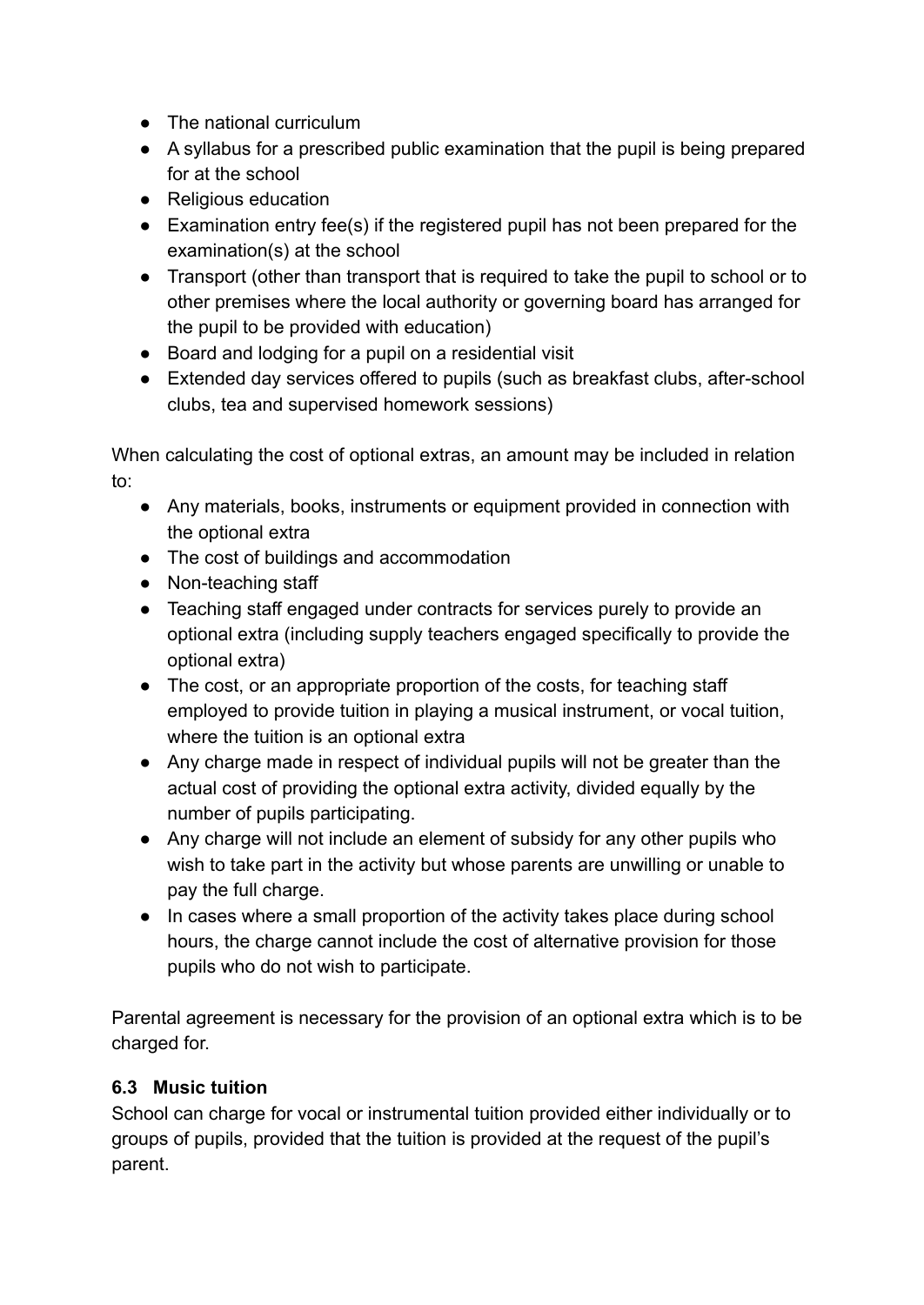Charges may not exceed the cost of the provision, including the cost of the staff giving the tuition.

Charges cannot be made:

- If the teaching is an essential part of the national curriculum
- If the teaching is provided under the first access to the Key Stage 2 instrumental and vocal tuition programme
- For a pupil who is looked after by a local authority

#### **6.4 Residential visits**

We can charge for board and lodging on residential visits, but the charge must not exceed the actual cost.

#### <span id="page-6-0"></span>**7. Voluntary contributions**

As an exception to the requirements set out in section 5 of this policy, the school is able to ask for voluntary contributions from parents to fund activities during school hours which would not otherwise be possible.

Some activities for which the school may ask parents / carers for voluntary contributions include:

May be asked to provide Voluntary contributions towards the occasional school visit costs.

**There is no obligation for parents / carers to make any contribution, and no child will be excluded from an activity if their parents / carers are unwilling or unable to pay**.

If the school is unable to raise enough funds for an activity or visit then it will be cancelled.

#### <span id="page-6-1"></span>**8. Activities we charge for**

The school will charge for the following activities:

Parents / carers will be asked to pay in cash or kind for materials, which are being used in practical activities if they indicate a wish to won the finished product. Parents will be asked before the activity is undertaken.

• Parents / carers may be asked for payment towards the cost of repairing or replacing any part of the fabric of the school or item of school property which has been damaged or lost as a result of their child's behaviour.

Parents / carers may be asked to contribute towards activities defined as "optional extras" which are provided mainly out of school hours and which is not part